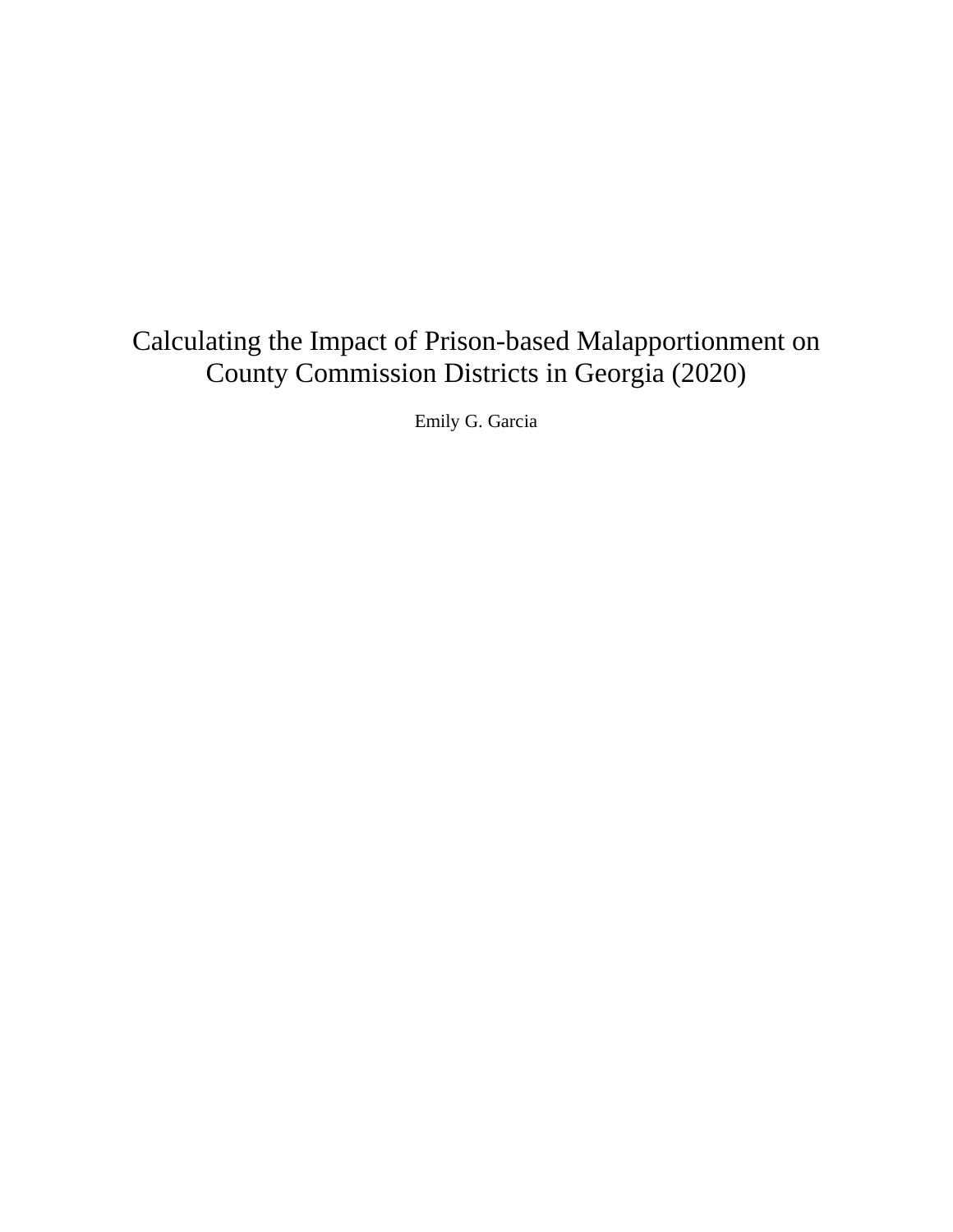#### **PURPOSE:**

Prison-based malapportionment, more widely known as prison-based gerrymandering, is the act of counting a prison population as residents of a community for the purposes of increasing a political district's population. This practice gives representational leverage to districts with a large prison population, despite the inability of that population to vote or otherwise participate in the community.

This report only analyzes the populations of state and federal prisons as most people in these facilities are not residents of the county, unlike local facilities such as county jails. Additionally, pretrial detention in a jail does not preclude an individual from voting in the state of Georgia.

While the U.S. Census Bureau is required to count prisoners, local governments are not required to factor these counts into their apportionment. After the 2000 census, the cities of Garden City and Milledgeville and the counties of Calhoun, Dooly, Macon, Tattnall, Telfair and Wilcox rejected the Census Bureau's prison count and avoided prison-based malapportionment. Additionally, a prison cell would not meet the definition of a residence under Georgia law.

- "A person shall not be considered to have gained a residence in any county or municipality of this state into which such person has come for temporary purposes only without the intention of making such county or municipality such person's permanent place of abode." **(Georgia Annotated Code § 21-2-217(3)**
- "A person shall not be considered to have lost such person's residence who leaves such person's home and goes into another state or county or municipality in this state, for temporary purposes only, with the intention of returning, unless such person shall register to vote or perform other acts indicating a desire to change such person's citizenship and residence" **(Georgia Annotated Code § 21-2-217(2)**

This report was prepared to demonstrate the impact of prison-based malapportionment on county commissions in Georgia.

## **METHODOLOGY:**

Using the Prison Policy Initiative's (PPI) <u>facility locator</u>, the 2020 prison population counts were found for sizable state and federal prisons in Georgia. The county commission district in which these facilities are [located](https://docs.google.com/spreadsheets/d/1uoZbquPiJp5U_o3Tjv1LTvaMPoUULr64eOZZIUmiPtQ/edit?usp=sharing) was identified using PPI's TIGER facility footprint.

[Ideal-sized districts](https://docs.google.com/spreadsheets/d/1eSw05Mg16rNajHLt8FWp2vqzX7Ct1M7rCAAmv28N2y4/edit?usp=sharing) were created using census population data and county commission information for each county. Creating an ideally sized district was done in lieu of actual district numbers, which were received via email for only two counties (**Dodge** and **Lee**). Ideal and actual district populations were, then, compared to the total population of prisoners in the district. Initially, 10 [counties](https://docs.google.com/spreadsheets/d/1uoZbquPiJp5U_o3Tjv1LTvaMPoUULr64eOZZIUmiPtQ/edit?usp=sharing) in Georgia were flagged for a large percentage of incarcerated individuals compared to the ideal or actual district population. After further research and initiating contact with county clerks and commission chairs, this was narrowed to five counties (**Baldwin, Dodge,**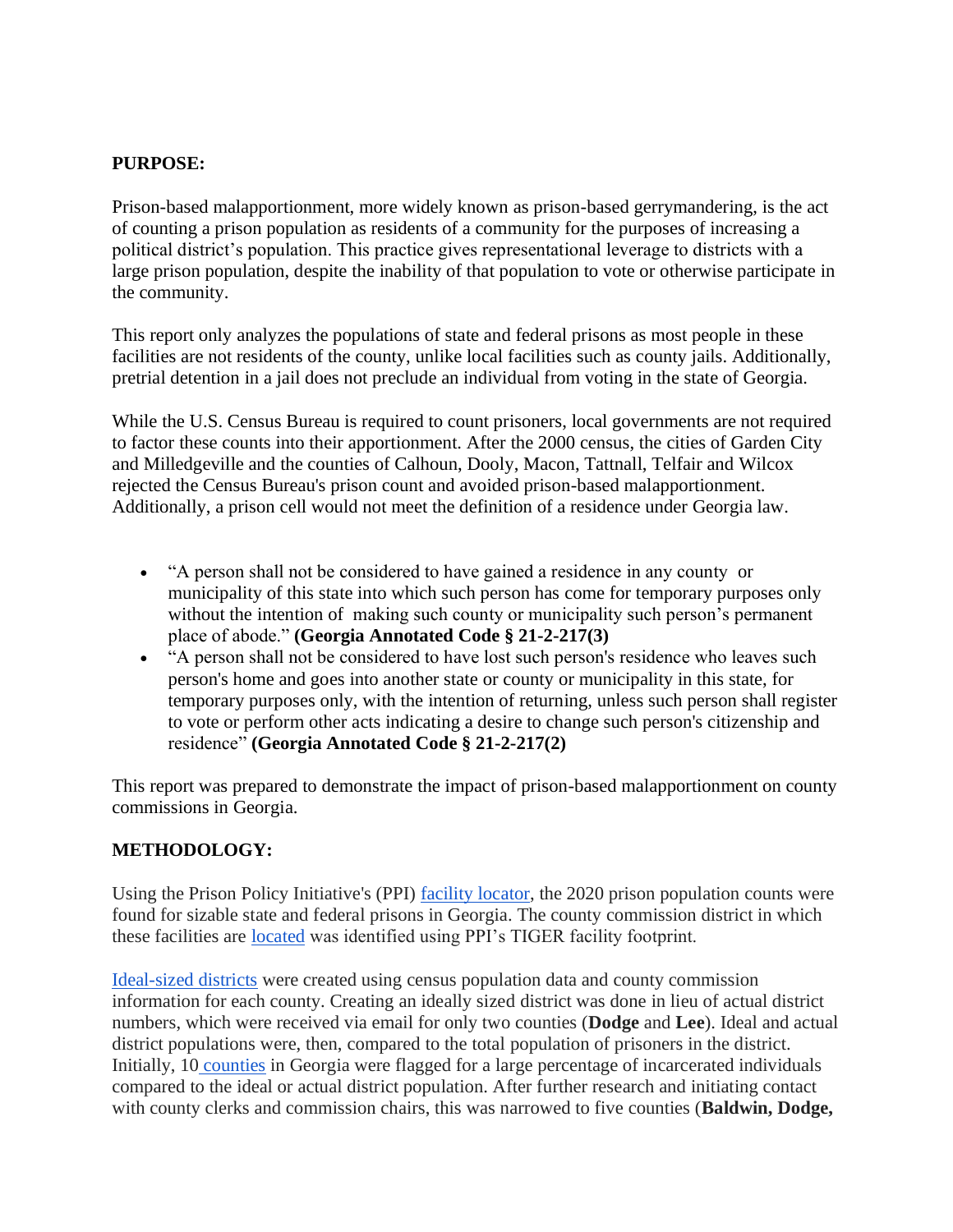**Habersham, Lee** and **Ware**). In the cases of Washington, Wayne and Wheeler Counties, contact with the county clerk could either not be established or not provide ample information about whether the county considered the 2020 prison population in reapportioning their commission districts.

Counties Butts, Calhoun, Charlton, Dooly, Macon, Tattnall, Telfair and Wilcox were not relevant to this report because they do not take prison populations into consideration when apportioning their districts.

Populous counties with sizable state and/or federal prison populations such as Chatham, Clayton, Fulton and Gwinnett were not emphasized in this report as their residents experience a lower percentage of vote dilution; 5%, .5-1%, 1% and .4% respectively.

Vote dilution/inflation was calculated by dividing the prison population of a district by the ideal or actual population of the same district. The resulting percentage is equivalent to the inflation of voting power in that district and dilution of voter power in other districts.

## **RESULTS:**

Of the four counties, Dodge County District 2 voters experience the highest rate of vote inflation at 22%. According to PPI's [vote dilution calculator,](https://www.prisonersofthecensus.org/toolkit/dilution.php) every 39 residents in District 2 have as much political power as 50 residents in Districts 1, 3 and 4.

Connor Bearden, the county manager for Dodge County, provided actual population counts for each commission district and confirmed that the population of Dodge State Prison is counted as part of District 2.

## **Dodge County Commission District Populations:**

| District 1 | 4948 |
|------------|------|
| District 2 | 5031 |
| District 3 | 4965 |
| District 4 | 4981 |

According to PPI's [facility locator,](https://www.prisonersofthecensus.org/locator2020/states/starts-with-georgia/) the population of Dodge State Prison, as counted by the 2020 census, is 1131. Therefore, 22% of the population of District 2 is incarcerated at Dodge State Prison, giving residents of the district a 22% inflation in their voting power over residents of other commission districts.

Baldwin County District 4 also experiences a significant percentage of vote inflation at 23%. According to PPI's [vote dilution calculator,](https://www.prisonersofthecensus.org/toolkit/dilution.php) every 77 residents in District 4 have as much political power as 100 residents in other districts 1, 2, 3 and 5.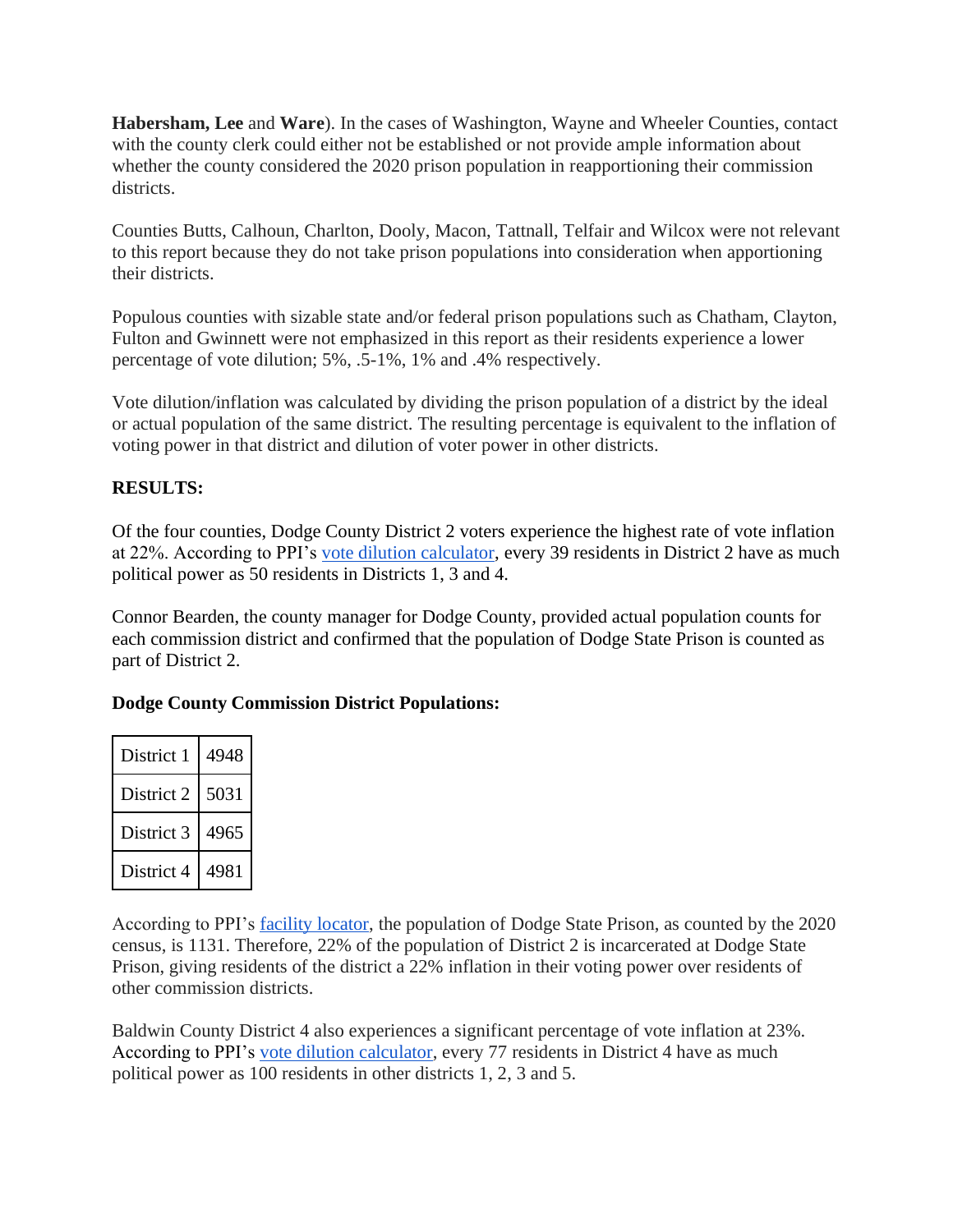Catherine Cronlund, the GIS coordinator for Baldwin County, provided actual population counts for each district and confirmed that the population of Baldwin State Prison and Riverbend Correctional Facility are included in the count of District 4.

|  |  |  | <b>Baldwin County Commission District Populations:</b> |
|--|--|--|--------------------------------------------------------|
|--|--|--|--------------------------------------------------------|

| District 1 | 8419 |
|------------|------|
| District 2 | 7899 |
| District 3 | 8285 |
| District 4 | 9901 |
| District 5 | 9295 |

According to PPI's [facility locator,](https://www.prisonersofthecensus.org/locator2020/states/starts-with-georgia/) the combined population of Baldwin State Prison and Riverbend Correctional Facility as counted by the 2020 census, is 2274. Therefore, 23% of the population of District 4 is incarcerated at those two facilities, giving residents of the district a 23% inflation in voting power over residents of other commission districts.

Lee County District 2 experiences the lowest percentage of vote inflation at 10%. According to PPI's [vote dilution calculator,](https://www.prisonersofthecensus.org/toolkit/dilution.php) every 9 residents in District 2 have as much political power as 10 residents in Districts 1, 3, 4 and 5.

Kaitlyn Sawyer, the county clerk for Lee County, provided estimated population counts for each district and confirmed that the population of Lee State Prison is included in the count of District 2.

## **Lee County Commission District Populations:**

| District 1 | 6611 |
|------------|------|
| District 2 | 7305 |
| District 3 | 6724 |
| District 4 | 6516 |
| District 5 | 6007 |

According to PPI's [facility locator,](https://www.prisonersofthecensus.org/locator2020/states/starts-with-georgia/) the population of Lee State Prison, as counted by the 2020 census, is 694. Therefore, 10% of the population of District 2 is incarcerated at Lee State Prison, giving residents of the district a 10% inflation in voting power over residents of other commission districts.